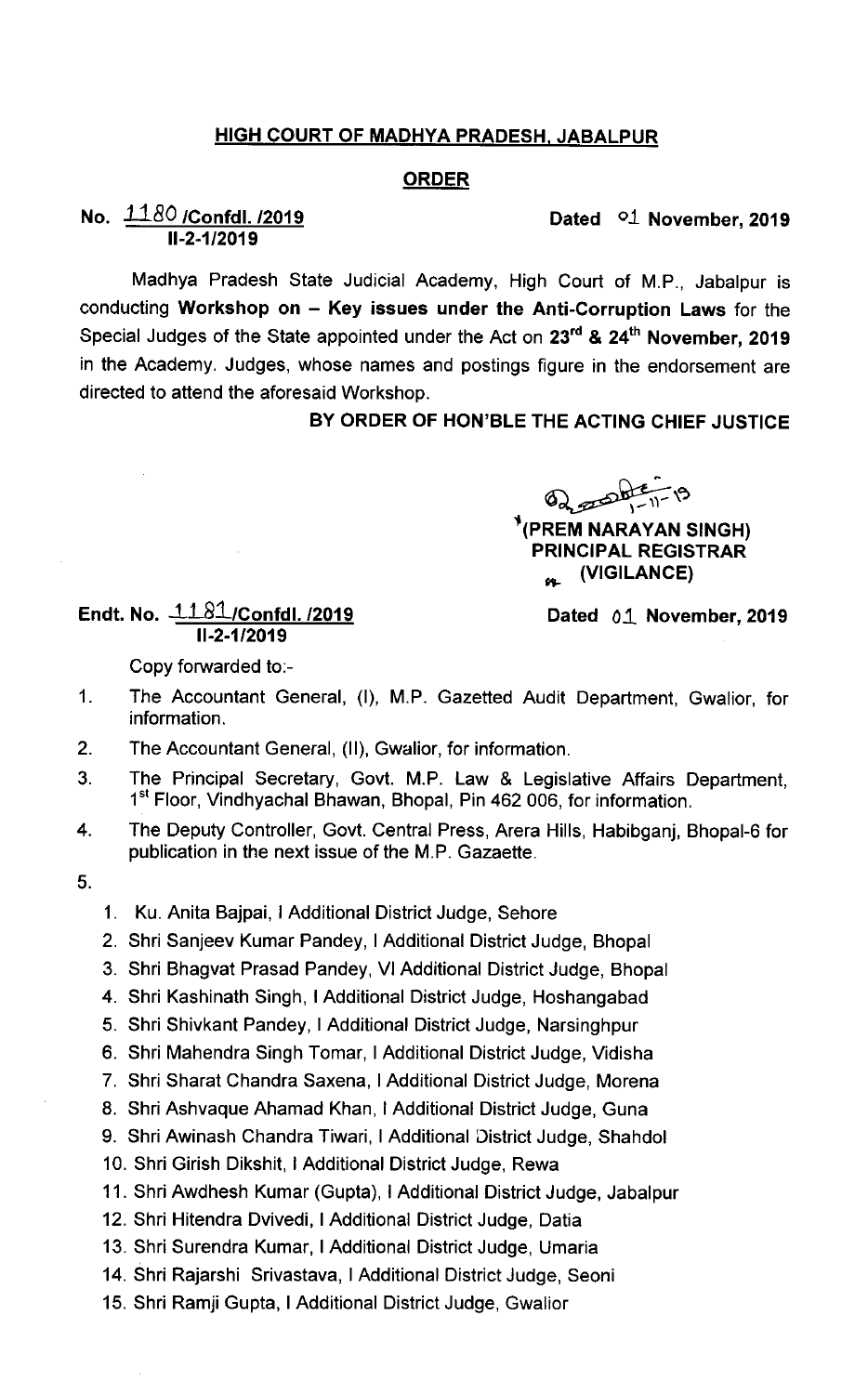16. Shri Vikas Sharma, XIV Additional District Judge, Indore

17. Shri Devilal Soniya, I Additional District Judge, Sidhi

18. Shri Rajesh Kumar Devliya, I Additional District Judge, Jhabua

19. Shri Ajay Singh Thakur, I Additional District Judge, Neemuch

20. Shri Narsingh Baghel, I Additional District Judge, Mandsaur

21. Shri Ravindra Pratap Singh Chundawat, I Additional District Judge, Satha

22. Shri Yatindera Kumar Guru, I Additional District Judge, lndore

23. Shri Anurag Dwivedi, I Additional District Judge, Panna

24. Dr. Smt. Shubhra Singh, I Additional District Judge, Dhar

25. Shri Ram Bilas Gupta, I Additional District Judge, Sagar

26. Shri Sanjay Shrivastava, I Additional District Judge, Rajgarh

27. Shri Manoj Kumar Sharma, I Additional District Judge, Shajapur

28. Shri Kamlesh Kumar ltawadia, I Additional District Judge, Betul

29. Shri Neeraj Sharma, I Additional District Judge, Dewas

30. Smt. Arti Sharma, I Additional District Judge, Mandleshwar

31. Shri Dhanendra Singh Parmar, I Additional District Judge, Chhindwara

32. Shri Ram Singh Kanojia, I Additional District Judge, Dindori

33. Shri Ramjilal Tamrakar, I Additional District Judge, Balaghat

34. Shri Jitendra Kumar Bajolia, I Additional District Judge, Bhind

35. Shri Hidayatullah Khan, I Additional District Judge, Raisen

36. Shri Pooran Singh, I Additional District Judge, Damoh

37. Smt. Sushila Verma, I Additional District Judge, Barwani

38. Shri Rajesh Kumar Agrawal (Sr.), I Additional District Judge, Anuppur

39. Shri Hariom Atlasia, I Additional District Judge, Khandwa

40, Shri Rajendra Kumar, I Additional District Judge, Ratlam

with a direction to report for the Workshop at 9.30 a.m. on 23.11.2019 in the Academy.

The nominated Judges are directed to observe the following instructions:

- To send soft copy of atleast one article/presentation/research paper/order authored by them for sharing and discussion in the training on official email of the State Judicial Academy i.e.  $mpsia@mphc.in$  atleast three days prior to the schedule of the Workshop.
- To apprise themselves with the contents of the Joining Instructions available on the MPSJA website www.mpsja.gov.in & www.mpsja.mphc.gov.in and observe the same.
- As the Workshop is of two days duration and the programme will continue beyond 5.30 p.m., the participants will not be permitted to leave the Academy prior to the conclusion of the programme. Therefore, they are directed to make their return reservations accordingly.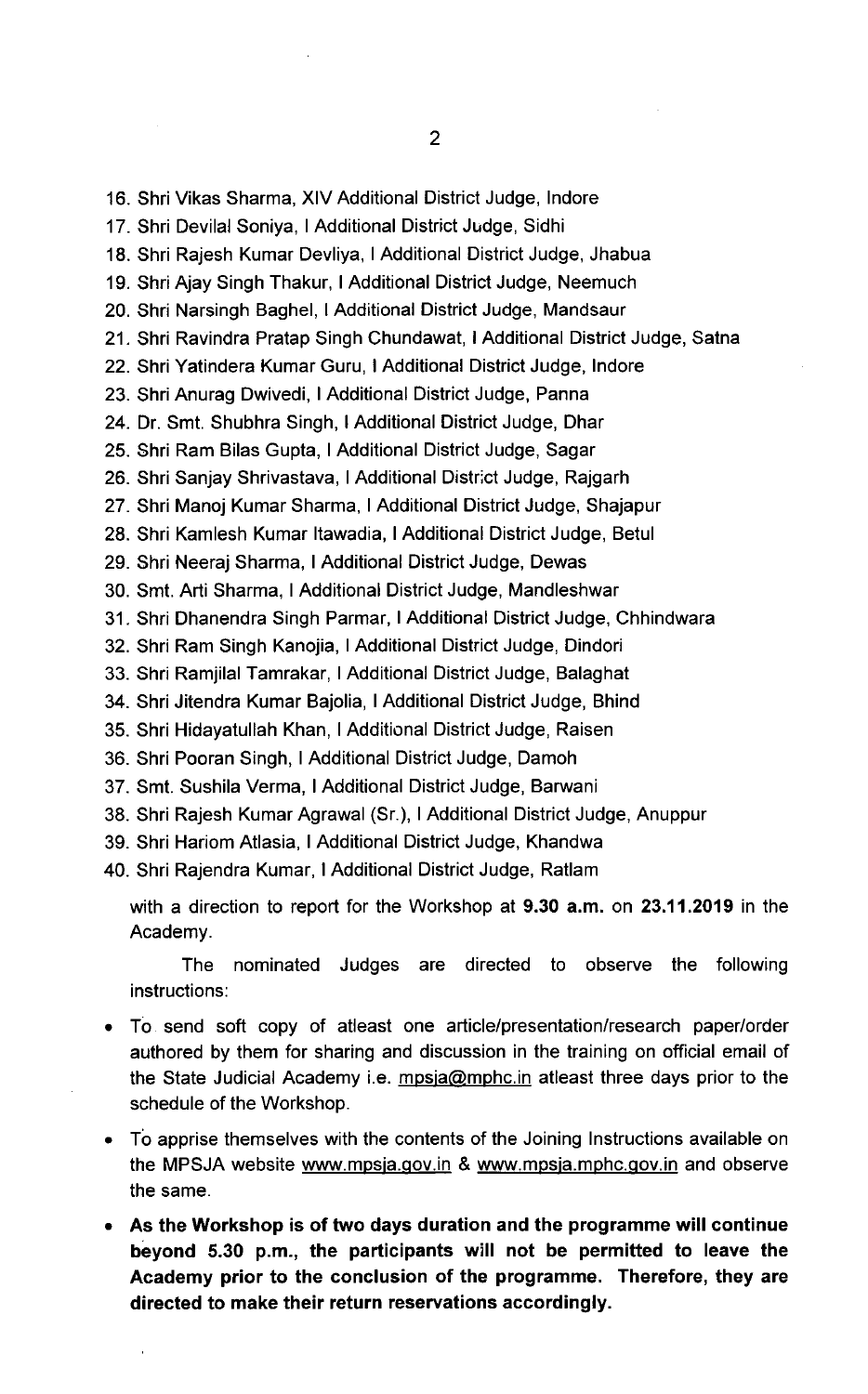- 5. The District & Sessions Judge, Sehore/ Bhopal/ Hosangabad/ Narsinghpur/ Vidisha/ Morena/ Guna/ Shahdol/ Rewa/ Jabalpur/ Datia/ Umaria/ Seoni/ Gwalior/ lndore/ Sidhi/ Jhabua/ Neemuch/ Mandsaur/ Satna/ Panna/ Dhar/ Sagar/ Rajgarh/ Shajapur/ Betul/ Dewas/ Mandleshwar/ Chhindwara/ Dindori/ Balaghat/ Bhjnd/ Raisen/ Damoh/ Barwani/ Anuppur/ Khandwa/ Ratlam for information and necessary action with a request to instruct the participant Judges to remain present at M.P.S.J.A. building at Jabalpur on the date and time given in the order, positively  $5a$
- 6. Director/ Additional Director/ Faculty Member (Senior) & (Junior)/ Deputy Director/ Assistant Director/ OSD, Madhya Pradesh State Judicial Academy, Jabalpur for information.
- 7. Chief System Analyst, High Court of Madhya Pradesh, Jabalpur, for sending copy of order by e-mail to following Judicial Officers:-
- 1. District Judge (Inspection), High Court Premises, Jabalpur/ District Judge (Inspection), J.E.-1, Judges Enclave, Residency Area, lndore-452001./ District Judge (Inspection), 28/8, Race-course Road, Opposite Maila Ground, Gwalior (M.P.), for information.
- 2. Principal Registrar, High court of M.P,, Bench lndore, for information
- 3. Principal Registrar, High Court of M.P., Bench at Gwalior, New High Court Building, City Centre, Gwalior, for information.
- 4. Member Secretary, M.P. State Legal Services Authority, 574, South Civil Lines, Jabalpur, for information.
- 5. Principal Registrar (Judicial)/ (Vigilance)/ (I,L.R. & Examination), High court of M.P., Jabalpur, for information.
- 6. Member secretary, State court Management system committee, High court of M.P., Jabalpur, for information.
- 7. Registrar (I.L.)/ (District Establishment)/ (Judicial-I & Secretary, Juvenile Justice Committee)/ (Judicial-ll)/ (Administration)/ (Exam & Labour Judiciary)/ (Work & Infrastructure)/ Sr. Principal System Analyst/ District Judge (Inspection)/ Registrar/Secretary, High Court Legal Service Committee, High Court of Madhya Pradesh, Jabalpur, for information.
- Registrar (E.)/ Deputy Controller Accounts/ Controller Accounts / Joint Registrar 8. (Protocol)/ Deputy Registrar (Judicial), High Court of Madhya Pradesh, Jabalpur, for information.
- 9. Registrar-cum-P.P.S. to Hon'ble the Acting Chief Justice, High Court of Madhya Pradesh, Jabalpur, for placing the same before Hon'ble the Acting Chief Justice for kind information.
- 10. Secretary to Hon'ble Shri Justice **Entitled Solution** Secretary to High Court of M.P., Jabalpur/ Bench lndore/ Bench Gwalior for placing the same before His Lordship for kind information.